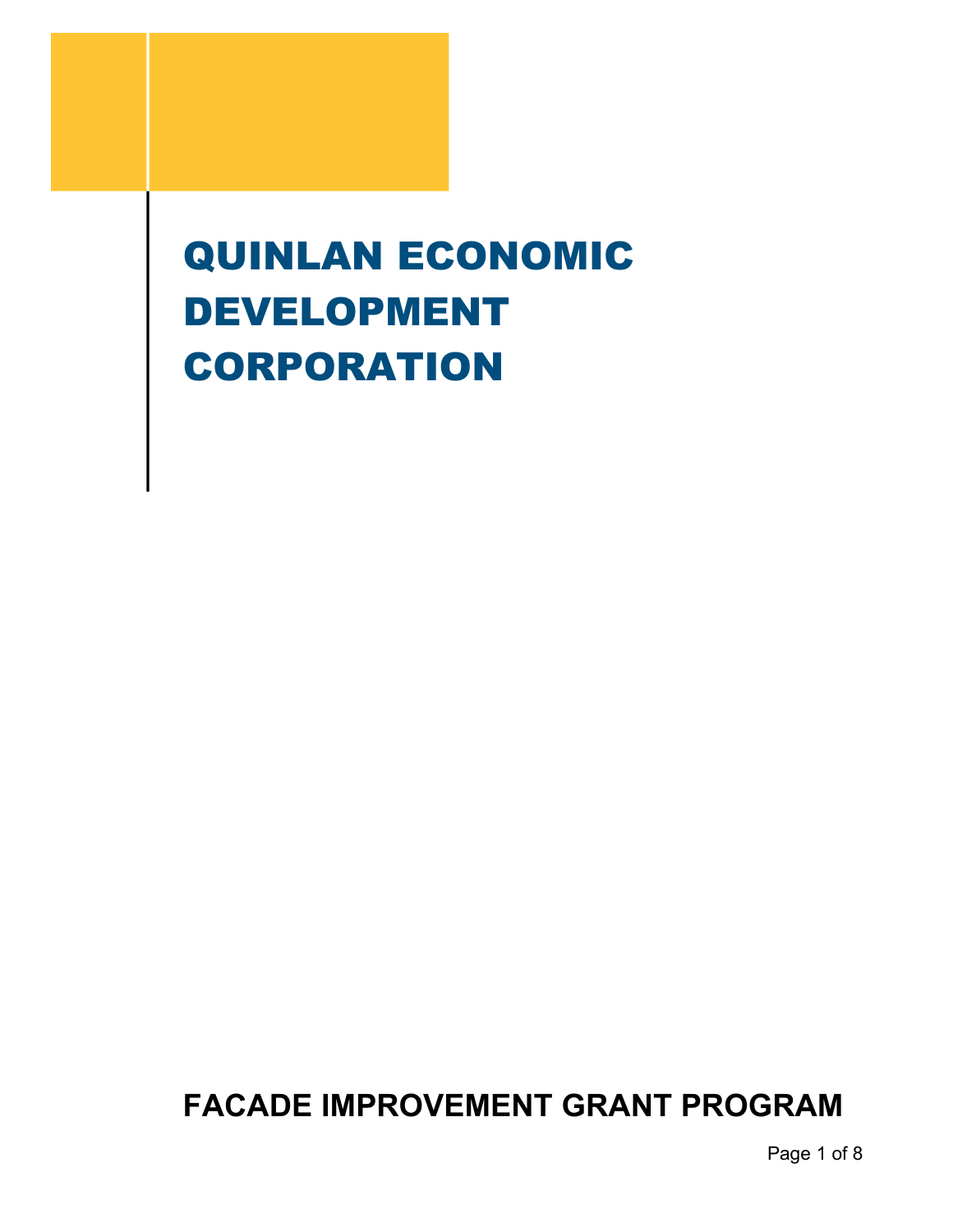# **QUINLAN ECONOMIC DEVELOPMENT CORPORATION FACADE IMPROVEMENT GRANT PROGRAM**

# **Principal**

The Principal of the Facade Improvement Grant Program is the Quinlan Economic Development Corporation (QEDC).

#### **Purpose**

The QEDC Facade Improvement Grant Program is designed to encourage the visual improvement enhancement of facades for commercial and retail businesses within the City of Quinlan. The goal of the program is to promote a positive city image to increase economic stability for City of Quinlan Businesses.

#### **Applications**

Any person, partnership, joint venture, corporation, or other business entity may submit an application. However, owners of multiple businesses shall be allowed only one application per Funding Cycle and may not file multiple applications for each of their various businesses. The QEDC may elect to approve the full amount requested in an application, a portion of the request or no amount at all.

#### **Grants**

The Facade Improvement Grant Program is for sales tax generating retail and commercial business owners and building owners within the City of Quinlan. Program funding is only for building exteriors.

Through the Facade Improvement Grant Program, the QEDC will provide up to a 50% matching grant (up to \$10,000) to business or building owners who construct eligible improvements to the facades of their buildings. The business building owner who will be funding the majority of the improvements must apply for and be approved by the QEDC in order to receive the 50% matching grant. Only Applicant's cash expenditures may be used as a grant match, in-kind contributions by Applicant or on behalf of Applicant will not be considered in determining funding amounts.

#### **Funding Cycle**

A funding cycle should be from October 1st to the following September 30th of a given year. For each funding cycle the QEDC may, but is not obligated to, designate and amount of funding for that cycle. The QEDC shall be under no obligation to utilize all designated funds during a funding cycle. Upon depletion of the designated funds the QEDC may, at its sole discretion and without any obligation to do so, elect to fund additional grants during a given funding cycle. The QEDC may elect, but is not obligated to do so, to hold over any pending applications; however, the QEDC is under no obligation to establish future funding cycles.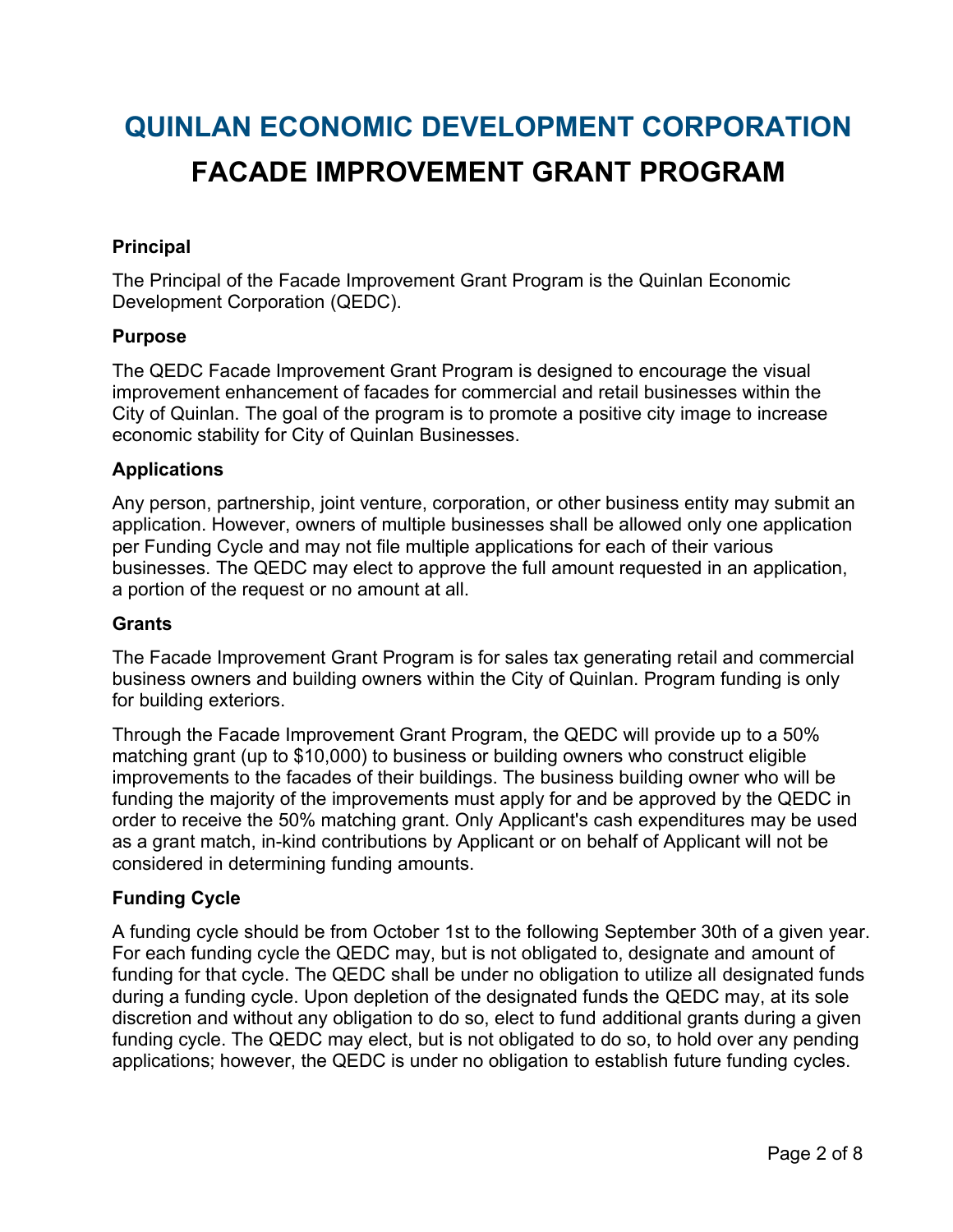## **Guidelines**

- Grants will be given for exterior improvements, not interior improvements. Project can include repair or replacement of canopies, awnings, glass, and widows, entrance upgrades, facade painting, original exterior architectural feature repair or replacement, exterior brick veneers or treatments, improvements for ADA accessibility compliance, and general facade items.
- Grants will NOT be given for improvements or repairs, including signage, that has already commenced.
- Grants will be provided for a 50% match and will not exceed \$10,000.
- Applicants must be current in their payment of City utilities and local property taxes.
- All building enhancements must adhere to the City of Quinlan building codes and zoning requirements.
- Proof of facility ownership may be required of applicants operating a business in an Applicant owned facility.
- An Applicant operating in a leased facility may be required to provide a copy of lease agreement for facility, provided that if the Applicant is seeking a grant for facade improvements Applicant must also provide the QEDC at the time of application submission written landlord's approval of such facade work.
- Improvements shall be made in accordance with project drawings, specifications, and/or other information provided with the application. Failure to do so will render the Application ineligible to receive grant funds.
- Applicant is obligated to obtain all applicable City permits and approvals related to the improvement project. Failure to do so will render the Applicant ineligible for grant funding.
- The improvements as presented in the application must be completed in their entirety before grant funding will be made and building must receive a certificate of occupancy for commercial use. Incomplete improvements will render the Applicant ineligible for grant funding.
- Upon submission a grant application to the QEDC, and during the QEDC's review of application, a representative or representatives of the QEDC shall have the right to access to inspect the work.
- In order to be eligible to receive grant funding, expenditures for which matching grants are sought for which pre-approval has not been given, must have been fully paid for within six (6) months of the submission of the application. Funds expended more than six (6) months will not be recognized by the QEDC for funding purposes.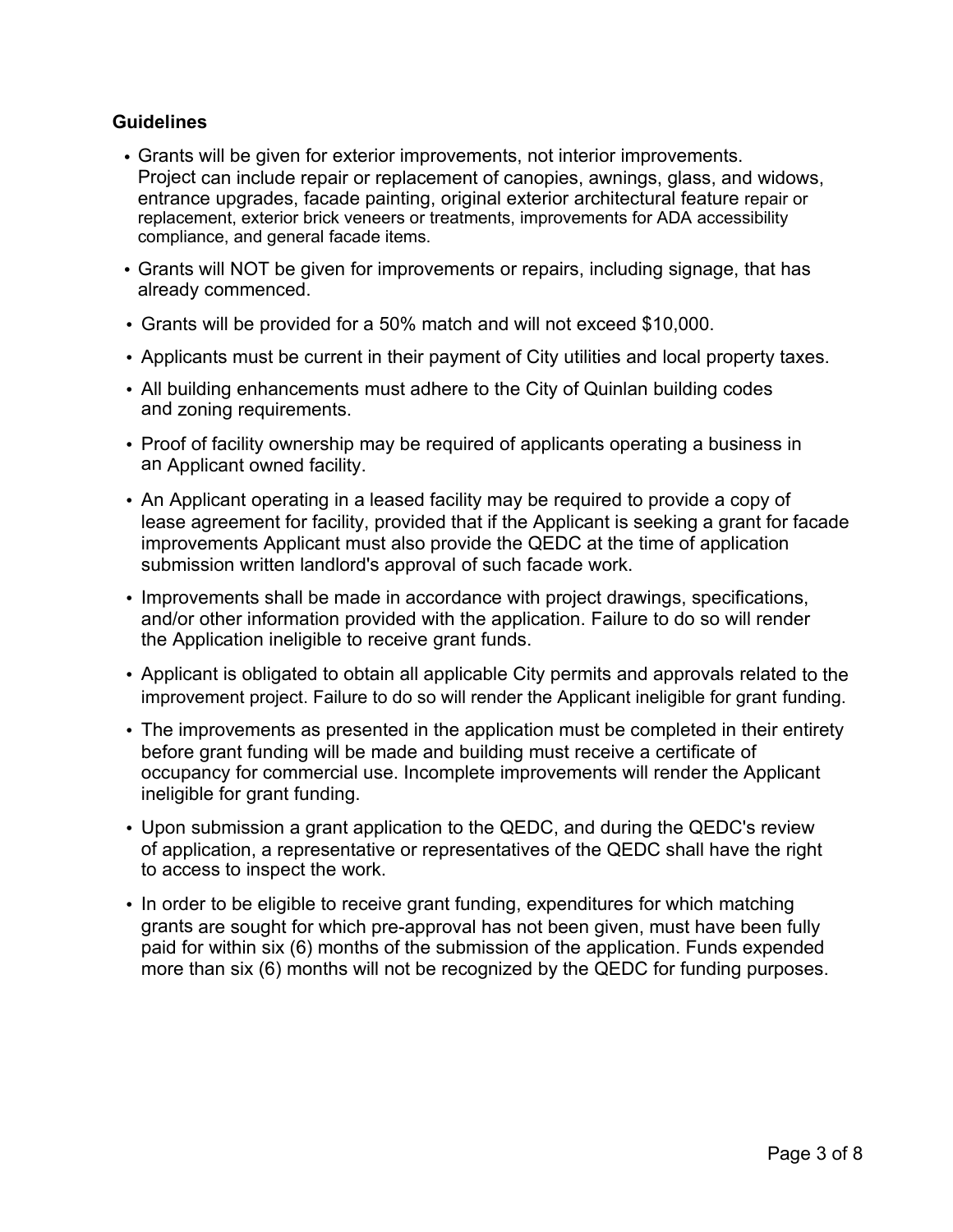# **Pre-Approval Process**

Applicants are encouraged to seek pre-approval of grant applications by pre-submitting an application to the QEDC before work or purchases are made with all back-up data attached, such as building plans, construction/purchases estimates, bids, proposals or list of items to be acquired with corresponding prices.

# **Application & Approval**

- Applications must be made on a from provided by the QEDC, and may be obtained at the City of Quinlan, 105 West Main Street, Quinlan, Texas 75474.
- Applications will be considered by the QEDC on specified dates set by the QEDC and applications and all required attachments must be submitted a minimum of 10 business days before consideration date. Approval from the Heritage Review Board, if one actively exits, must be provided with the application.
- Consideration of applicants may be delayed in the event the QEDC fails to seat a quorum for a regular meeting, elects for any reason not to hold a regular monthly meeting, or elects for any reason not to consider applications at any particular meeting.
- Ten (10) copies of an application, with all required attachments, including copies of all receipts for actual expenditure, must be submitted. A summary of expenses (receipts) with total to be considered must be included. The summary must include the date, description of the item/service and amount to be considered for a grant.
- The QEDC reserves the right to utilize whatever outside resources it deems necessary for assistance in its decision-making process.
- Applicants will be notified in writing of the QEDC's approval or disapproval of an application.
- If the QEDC does not approve an application, re-application for the same project will not be permitted for a period of six (6) months from the date of disproval. A business may re-apply once for funding on a disapproved project.
- The QEDC may award Applicant a grant with certain provision, conditions, or other requirements as it may from time to time deem appropriate.
- Applications must be submitted to:

Quinlan Economic Development Corporation P.O. Box 2319 Quinlan, Texas 75474 Or: QEDC City of Quinlan 105 West Main Street Quinlan, Texas 75474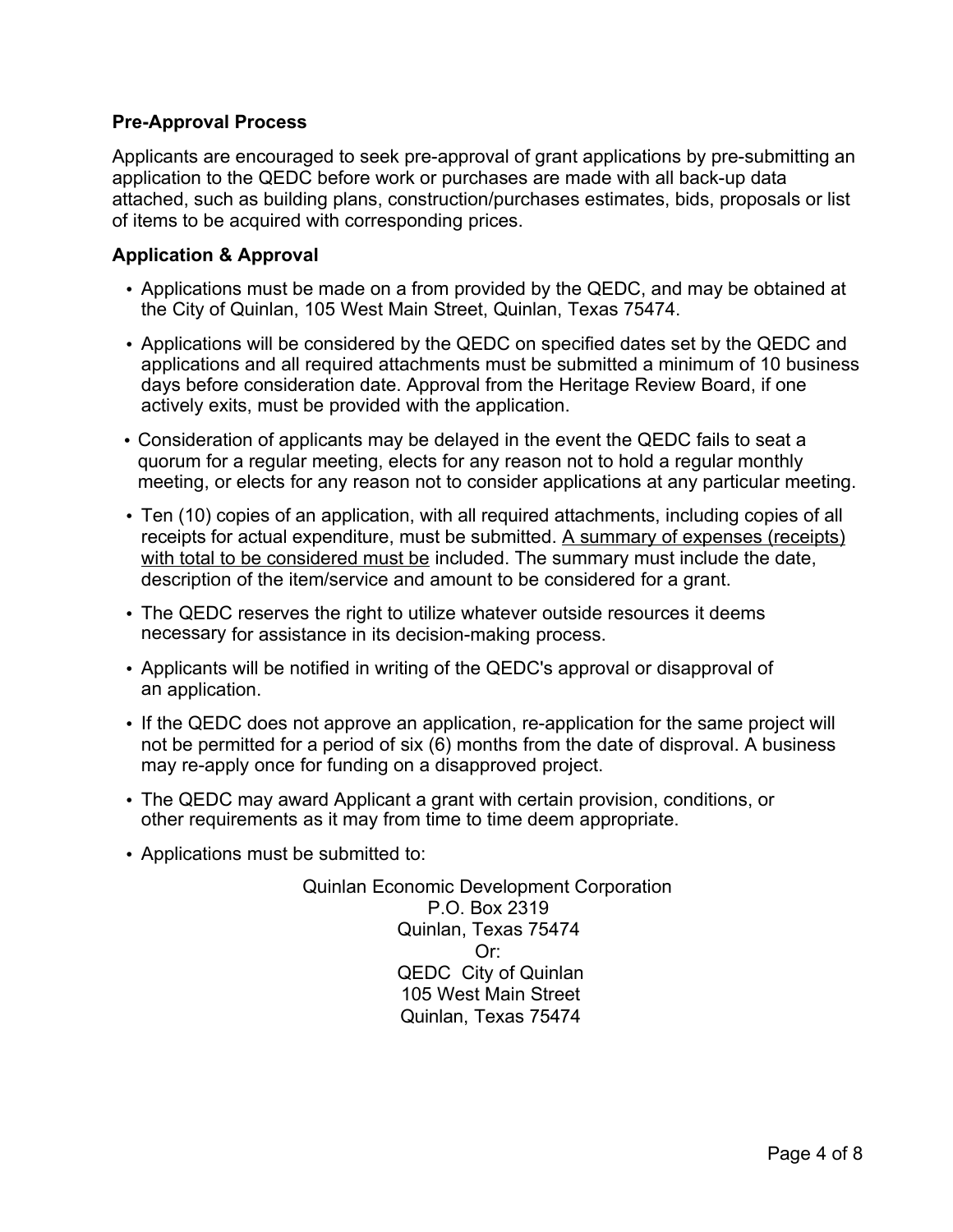#### *• The QEDC reserves the right to exercise its absolute discretion in determining approval or disapproval of an application, whether such discretion may be deemed arbitrary, or without basis in fact.*

#### **Standards**

The following factors, among such others the QEDC may deem necessary, shall be considered in determining whether to award a grant:

- The amount of additional funding being provided by the Applicant beyond the required cash match.
- The amount of current deterioration or blight the improvement will alleviate.
- The visual attractiveness and/or historic significance of the improvements as determined by the QEDC's exercise of its absolute discretion in such determination.
- Health and safety issues with may be mitigated by the improvements.
- Level of improvement the project will make to the overall appearance of the building.
- Thoroughness of information provided in the application.
- Professional quality of design.
- Consistency of design with business activities and surrounding commercial structures.
- Proposed improvements of property will impact revitalization efforts of the City.

#### **Amendment**

The QEDC reserves unto itself the right to, by a majority vote of the Board of Directors, amends these Guidelines as it may from time to time find desirable.

#### **Notice**

*This program does not create any tips of indefinite of relationship contractual or otherwise between the QEDC the City of Quinlan, and any of the participants or proposed participants in this program including third parties. Each Party making application herein understands funding for this program is at the sole discretion of the Quinlan Economic Development Corporation. By participation in the program, each applicant shall be deemed to have voluntarily submitted to all program requirements without recourse including but not limited to the following:*

- *funding may be revoked at any time with us without notice at the sole discretion of the QEDC board*
- *Eligibility requirements may be amended or modified*
- *Program rules may be amended or modified*
- *The QEDC board may act in compliance with it stated purpose and mission in its sole discretion.*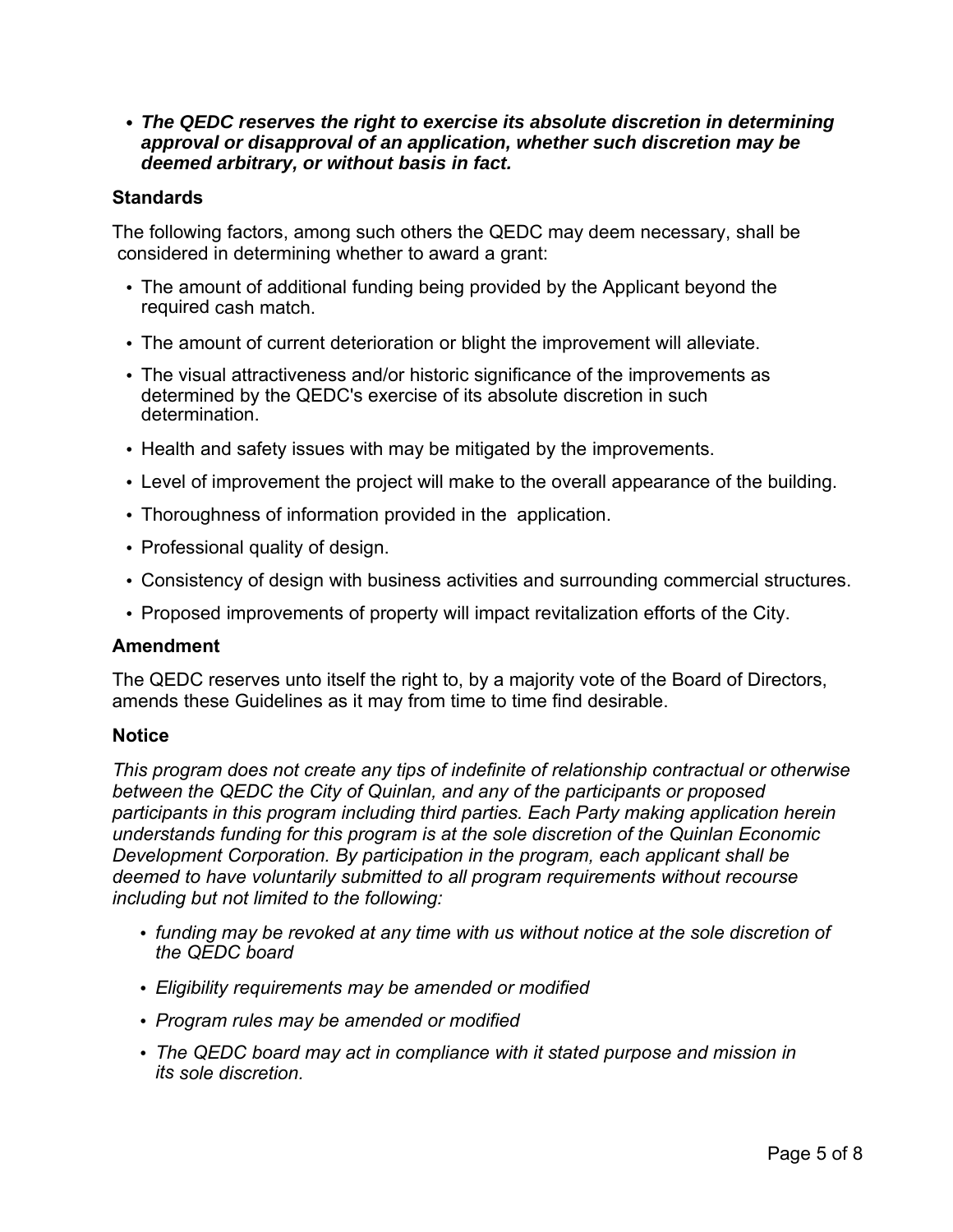*The provision or delivery of these guidelines to an interested party does not constitute an offer of an offer of an improvement grant to that party.*

*The adoption of these guidelines does not limit the discretion of the QEDC to decide whether to provide or not provide a grant to an applicant, which absolute right to discretion the QEDC reserves unto itself, whether or not such discretion may be deemed arbitrary or without factual basis.*

*The laws of the State of Texas shall govern the interpretation, validity, performance, and enforcement of this Facade Improvement Grant Program. If any provision of this Facade Improvement Grant Program is held to be invalid or unenforceable, the validity and enforceability of the remaining provisions shall not be affected thereby.*

I/We have received and read these Guidelines for the Facade Improvement Grant Program and agree to the subject to them.

# **APPLICANT(S)**

By: Date:

<u>Date: 2008 November 2008 November 2008 November 2008 November 2008 November 2008 November 2008 November 2008 N</u>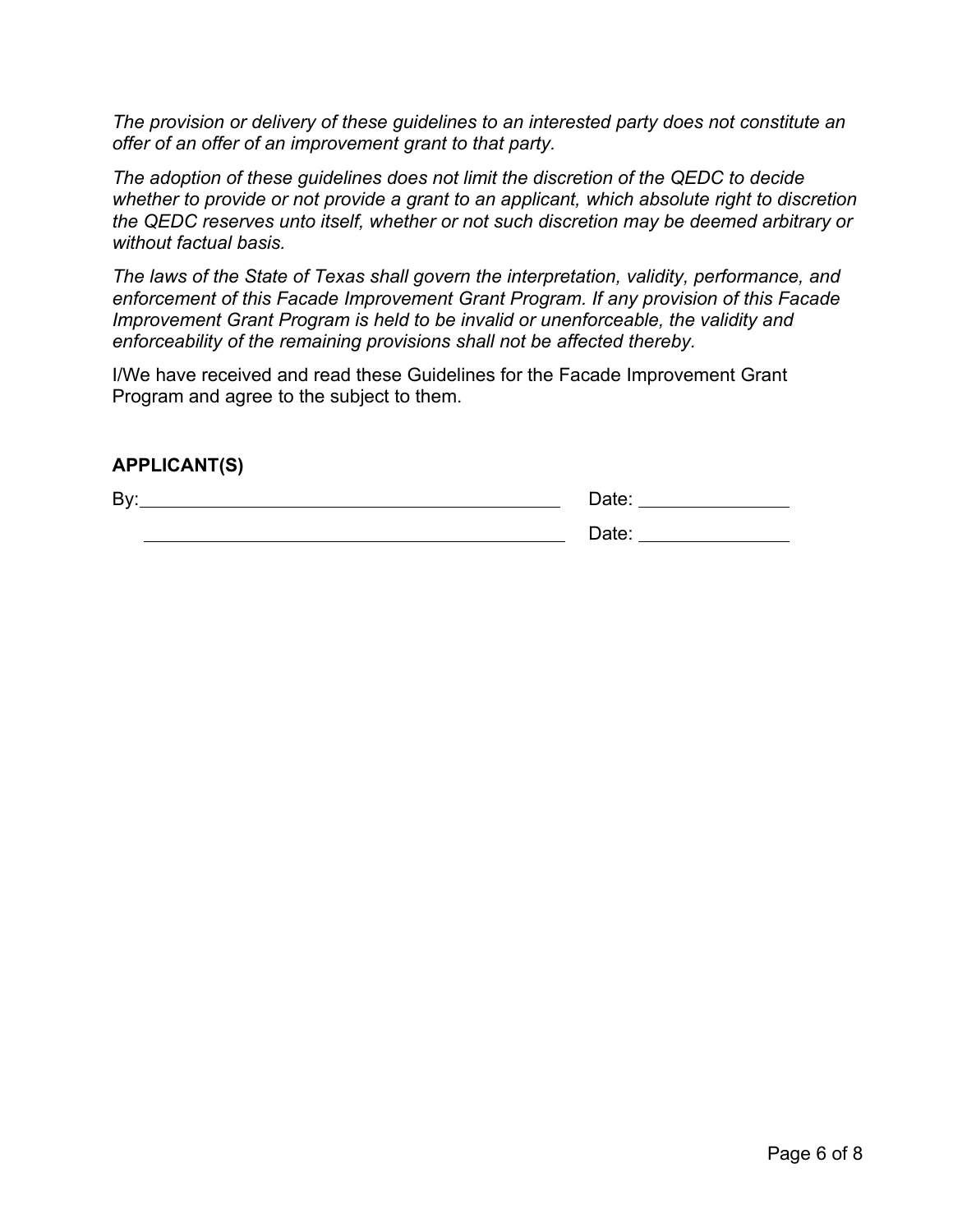# **QUINLAN ECONOMIC DEVELOPMENT CORPORATION** FACADE IMPROVEMENT GRANT PROGRAM **APPLICATION**

#### **Please carefully read the following:**

A business may receive assistance for one grant per building during the fiscal year (October 1 to September 30). Funding assistance is approved and awarded at the sole discretion of the Quinlan Economic Development Corporation (QEDC) Board. **Funding assistance is distributed as a reimbursement grant after the applicant submits paid receipts for the completed project and a certificate of occupancy is issued for the building for commercial use.**

All applicants should plan to attend the board meeting when applications are reviewed. Please provide 10 copies of all documentation. A summary of expenses (receipts) with total to be considered must be included. Mail to P.O. Box 2319, Quinlan, TX 75474 or deliver to 105 West Main Street.

## **APPLICANT/BUSINESS OWNER:**

| Business Name: <u>example and a series of the series of the series of the series of the series of the series of the series of the series of the series of the series of the series of the series of the series of the series of </u> |                                       |                                                   |  |
|--------------------------------------------------------------------------------------------------------------------------------------------------------------------------------------------------------------------------------------|---------------------------------------|---------------------------------------------------|--|
|                                                                                                                                                                                                                                      |                                       |                                                   |  |
|                                                                                                                                                                                                                                      |                                       |                                                   |  |
|                                                                                                                                                                                                                                      |                                       |                                                   |  |
| Amount of grant funds being requested: \$                                                                                                                                                                                            |                                       |                                                   |  |
| Total cost of project for which grant funds are requested: \$                                                                                                                                                                        |                                       |                                                   |  |
| PROPERTY OWNER (if different than above):                                                                                                                                                                                            |                                       |                                                   |  |
|                                                                                                                                                                                                                                      |                                       |                                                   |  |
|                                                                                                                                                                                                                                      |                                       |                                                   |  |
|                                                                                                                                                                                                                                      |                                       |                                                   |  |
|                                                                                                                                                                                                                                      | _State: Zip Code: __ Telephone: Phone |                                                   |  |
| <u> Alexandria de la contrada de la contrada de la contrada de la contrada de la contrada de la contrada de la c</u>                                                                                                                 |                                       | _Cell__________________E-mail ___________________ |  |